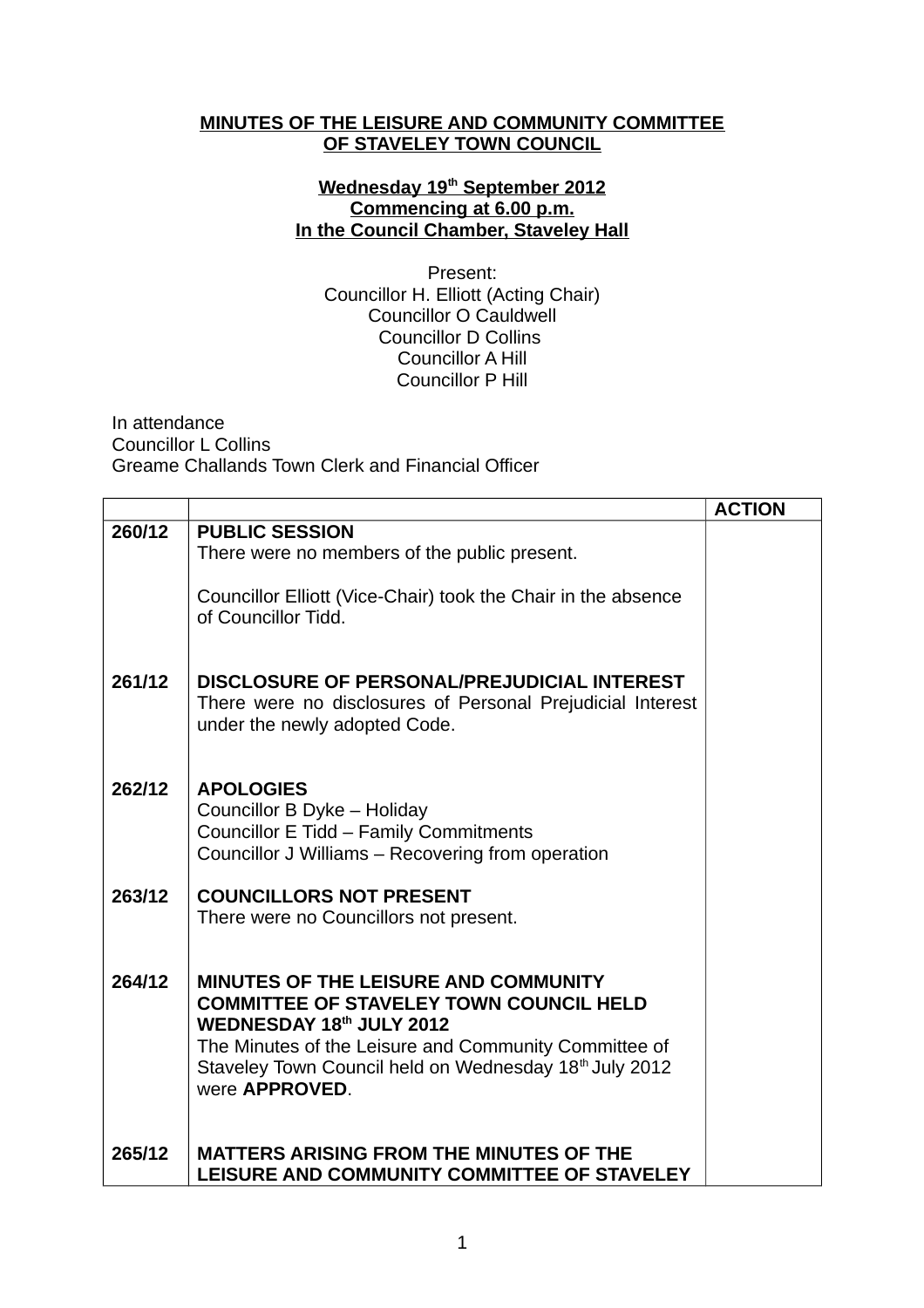|        | TOWN COUNCIL HELD ON WEDNESDAY 18th JULY<br>2012                                                                                                                                                                                                                           |    |
|--------|----------------------------------------------------------------------------------------------------------------------------------------------------------------------------------------------------------------------------------------------------------------------------|----|
|        | There were no matters arising.                                                                                                                                                                                                                                             |    |
| 266/12 | <b>ELDERLY CITIZENS</b>                                                                                                                                                                                                                                                    |    |
|        | Councillor Webley was not present to present a report.<br>Councillor A. Hill proposed that as Councillor Webley<br>reported to the Ordinary Meeting that this item was removed<br>from the Agenda.                                                                         |    |
|        | RECOMMENDATION - That Agenda Item "Elderly Citizens"<br>be removed from future Agendas of the Leisure and<br><b>Community Committee.</b>                                                                                                                                   |    |
| 267/12 | <b>STAVELEY IN BLOOM 2012</b><br>The Town Clerk reported that Staveley Town Council had<br>received a Bronze Award. However, as yet the detailed<br>Judges Report had not been received so it was not possible<br>to see if we had increased the number of points awarded. |    |
| 268/12 | STAVELEY FEAST 2012 2013<br>The Town Clerk was asked to arrange a meeting between<br>Ireland Colliery Chesterfield Band and Councillors Tidd,<br>Elliott, A Hill and D. Collins to discuss future support.                                                                 | GC |
|        | It was <b>AGREED</b> that the Battle of the Bands weekend could<br>be pencilled in for 2013.                                                                                                                                                                               | GC |
|        | A discussion took place on the bar operations at the<br>Speedwell Rooms. It was AGREED that the Town Clerk<br>would prepare a Report on possible ways forward.                                                                                                             | GC |
|        | It was <b>AGREED</b> that the Town Clerk should follow up<br>approaches from Keith Bannister and Joe Roberts to<br>organise events that would increase footfall in the Town<br>Centre and possibly enable a Continental Market.                                            |    |
|        | The date for the Canal Festival 2013 had been set for June<br>$29th$ and $30th$ . This could act as a "bookend" for the feast.                                                                                                                                             |    |
| 269/12 | <b>SUMMER ACTIVITIES SCHEME 2012</b><br>Nothing to report in addition to previous comments – it had<br>been a well run excellent scheme.                                                                                                                                   |    |
| 270/12 | <b>COMMUNITY BONFIRE AND FIREWORK DISPLAY 2012</b><br>The Town Clerk outlined the current issue regarding the site.                                                                                                                                                        |    |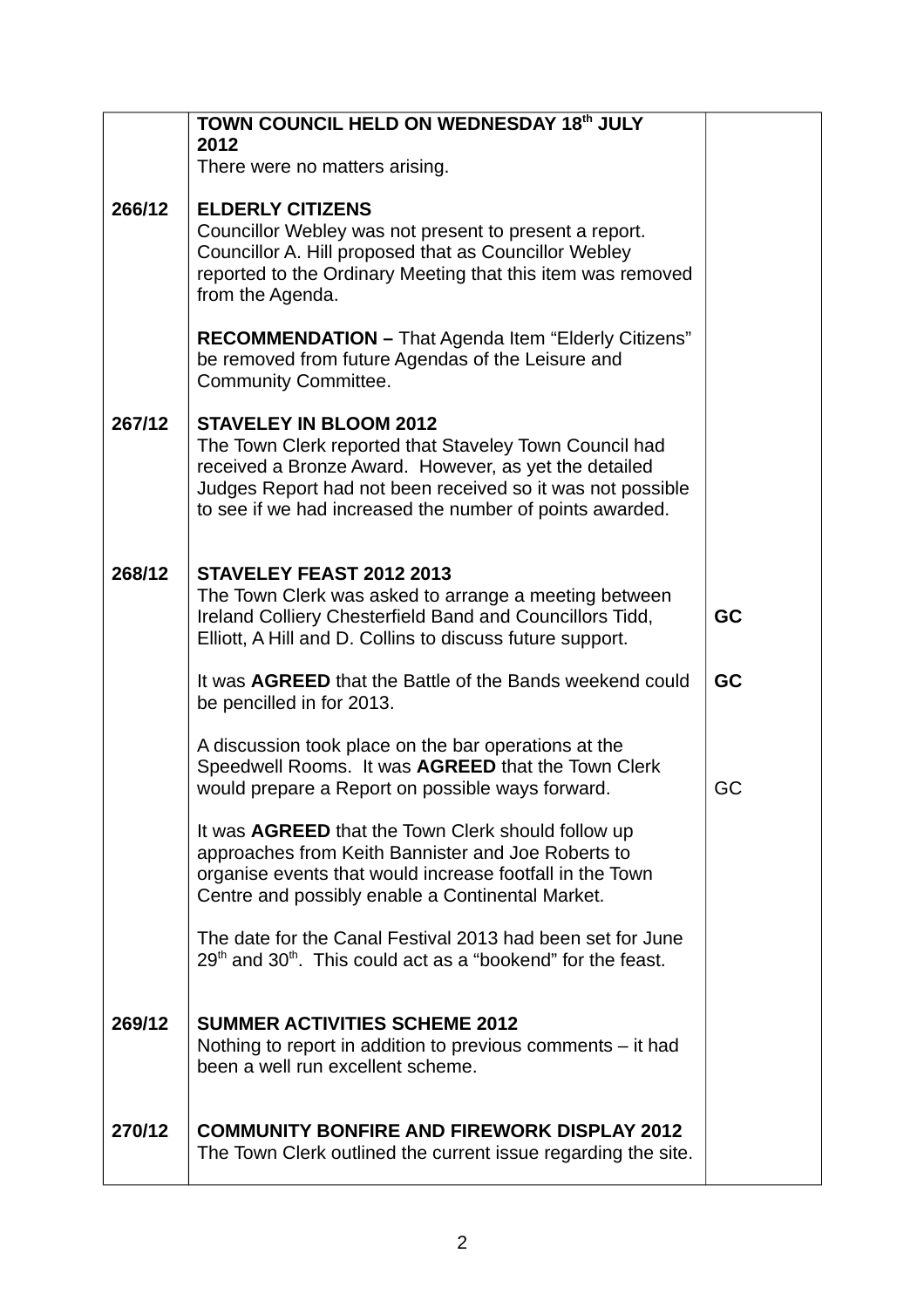|        | It was AGREED that arrangements went ahead to close the<br>road whilst details of the site for the bonfire and fireworks<br>was finalised.                                                                                                                                                         |  |
|--------|----------------------------------------------------------------------------------------------------------------------------------------------------------------------------------------------------------------------------------------------------------------------------------------------------|--|
|        | Brimington Community Forum had informed the Town Clerk<br>they were not willing to contribute to the cost of the display.                                                                                                                                                                          |  |
|        | He was awaiting the results from letters sent to Staveley<br>Community Forum and Barrow Hill and Whittington<br><b>Community Forum.</b>                                                                                                                                                            |  |
|        | Councillor W. Burrows was interceding with Markham Vale<br>Officers on behalf of Staveley Town Council.                                                                                                                                                                                            |  |
|        | Derbyshire County Council Emergency Planners were<br>offering to write the Emergency Plan and other Highways<br>Officers had offered their free assistance.                                                                                                                                        |  |
| 271/12 | <b>REMEMBRANCE PARADE 2012</b><br>The Town Clerk reported he had heard from Peter Atwood<br>(Staveley Royal British Legion) that all the arrangements<br>were going well.                                                                                                                          |  |
|        | Staveley Town Council would produce more Orders of<br>Service to replace those damaged by rain last year.                                                                                                                                                                                          |  |
|        | AGREED: That in view of Councillor Dyke's membership of<br>Staveley Royal British Legion, Councillor Julie Bacon act as<br>official representative of Staveley Town Council in liaison<br>with Staveley Royal British Legion. Councillor Lisa Collins<br>has agreed to accompany Councillor Bacon. |  |
|        | <b>AGREED:</b> That the 2012 Remembrance Parade will dismiss<br>at Staveley Hall and invited guests will be welcomed for a<br>hot drink and refreshments at The Stables as in previous<br>years.                                                                                                   |  |
| 272/12 | <b>ALLOTMENTS</b><br>The Town Clerk reported on progress regarding the<br>Affordable Eco Homes Project on the former Staveley Town<br>Allotments.                                                                                                                                                  |  |
| 273/12 | <b>COMMUNITY AWARDS</b><br><b>RECOMMENDATION: That Staveley Armed Forces and</b><br>Veterans Association be given a Staveley Town Council<br>Community Award in recognition of their activities in the<br>Staveley Town Council area.                                                              |  |
|        |                                                                                                                                                                                                                                                                                                    |  |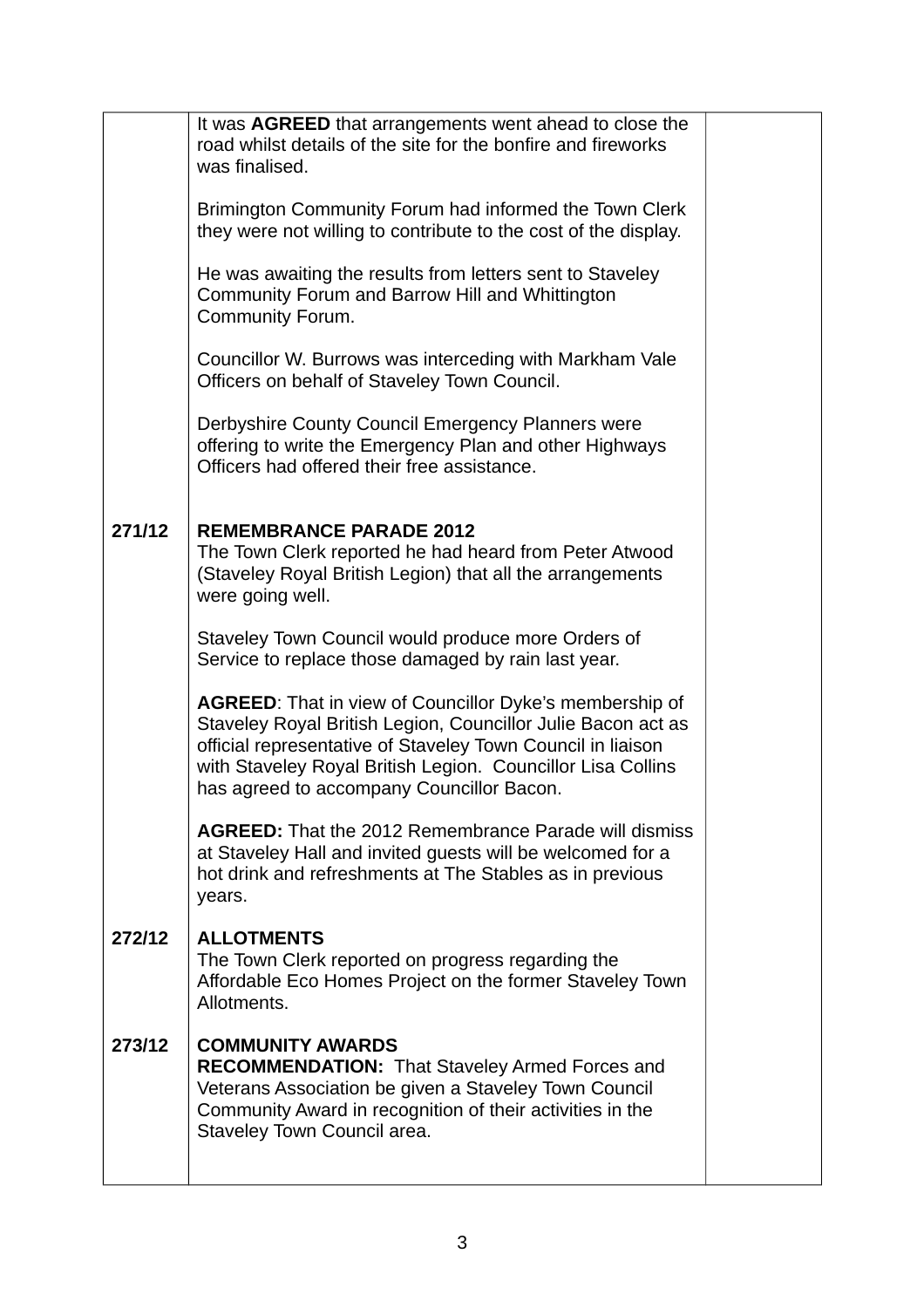| 274/12 | <b>CHRISTMAS EVENTS</b><br><b>RECOMMENDATION:</b> That the Mayor of Chesterfield be<br>invited to Switch On the Staveley Town Council Christmas<br>Lights on November 30th.                                                    | GC         |
|--------|--------------------------------------------------------------------------------------------------------------------------------------------------------------------------------------------------------------------------------|------------|
|        | <b>RECOMMENDATION: That the Town Clerk contact local</b><br>senior schools asking them to consider involvement in the<br>Staveley Town Council Elderly Citizens party including<br>choirs, bands, dance.                       | Gc         |
|        | That a Comments slip be issued at this year's event asking<br>those attending how it could be improved and what would<br>they like to see.                                                                                     | GC         |
| 275/12 | <b>LIVE AND LOCAL</b><br>The Town Clerk reported on the forthcoming events.<br>Enquiries had already been received over The Churchfitters<br>concert.                                                                          |            |
|        | He asked Members to do their best to support the events in<br>terms of publicity when it arrived and attending the event.                                                                                                      |            |
| 276/12 | <b>STAVELEY MARKET</b><br>Councillor A. Hill asked for figures for number of Stallholders<br>on the Tuesday and Friday Markets.                                                                                                | GC         |
|        | He was of the view that the Tuesday Market in particular<br>seemed to be going well.                                                                                                                                           |            |
|        | It was AGREED that the Town Clerk should request a free<br>advert from Chesterfield 1 <sup>st</sup> Magazine in recognition of the<br>continuing mention of the Speedwell Rooms Table Top<br>Market during the summer closure. | GC         |
|        | It was AGREED that Ian Haddock establish separate cost<br>centres for the Table Top Market, Farmers Market.                                                                                                                    | <b>ICH</b> |
|        | The Town Clerk was asked to ensure that                                                                                                                                                                                        |            |
|        | The canopy for the barrow was replaced<br>The windchaser flags are positioned during every<br>Market.<br>The order for LED stall lights is done as soon as<br>possible.<br>That an advertisement is placed in the Derbyshire   |            |
|        | Times and other local press.                                                                                                                                                                                                   | GC         |